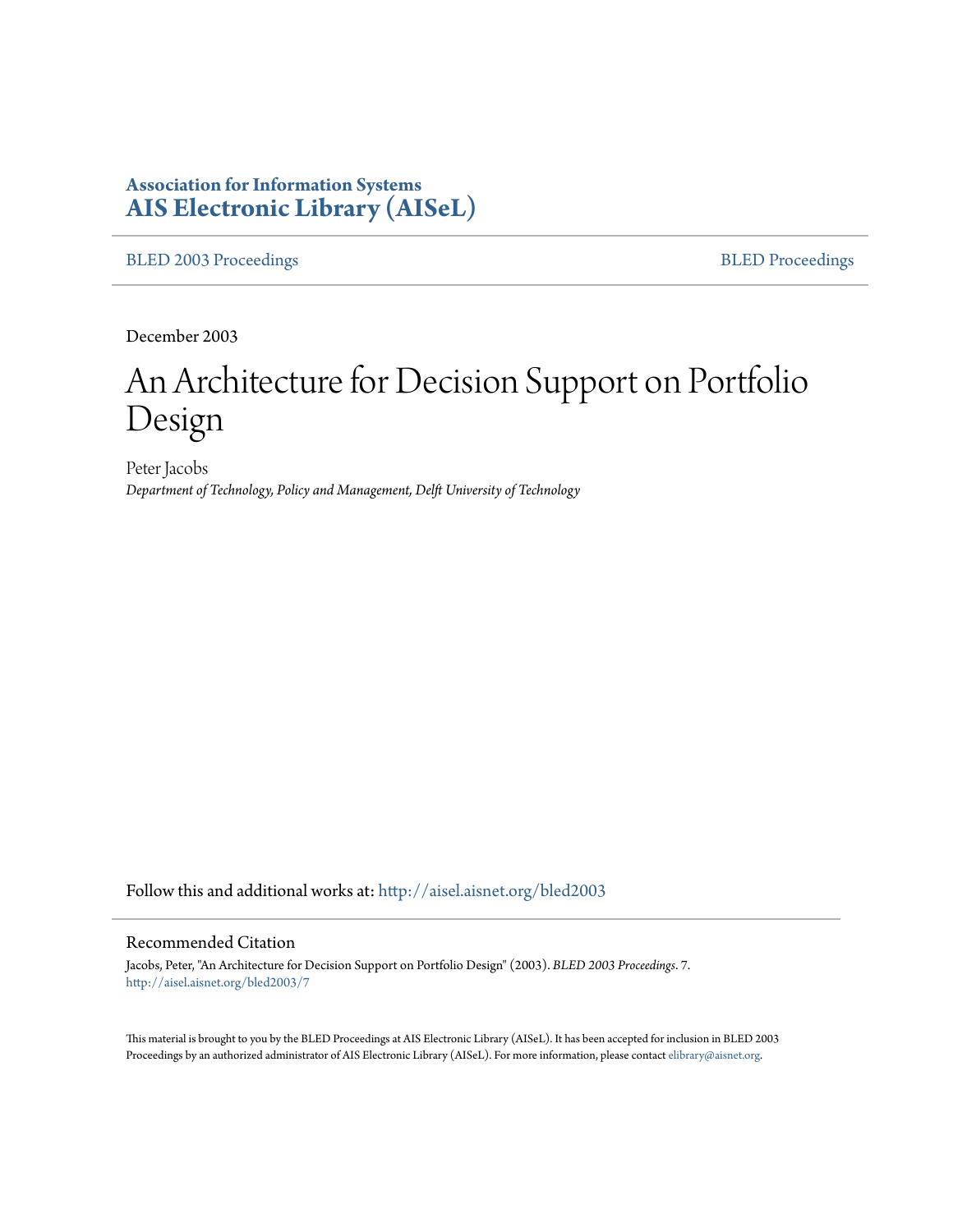## **16th Bled eCommerce Conference**

#### **eTransformation**

Bled, Slovenia, June 9 - 11, 2003

# **An Architecture for Decision Support on Portfolio Design**

#### **Peter H. M. Jacobs**

Department of Technology, Policy and Management, Delft University of techology, The Netherlands P.H.M.Jacobs@tbm.tudelft.nl

### **Abstract**

*Though organizations have more and more evolved into loosely knit structures and corporate alliances have therefore become central to most business models, only very few organizations systematically track the performance of their alliance portfolio. This paper is an exploratory paper aiming to present an architecture for decision support systems for the design of such a portfolio.* 

*In this paper we start with an introduction on the complexity of measuring portfolio performance. We will then advocate the use of simulation as an inquiring system best suited for the design of an alliance portfolio. Since the support we intend to provide is aimed at the actual operational business level, sincere challenges are faced for an underlying e-architecture. We describe such an architecture, and propose a transformation of decision support systems from stand-alone, office-alike packages to distributed well-interweaved services.* 

*This paper ends with the outline of a case on capital investment portfolio optimization. In this case we focus on the potential benefit we can make in choosing more advanced techniques for portfolio design.* 

#### **1. Introduction**

Since the 1990's, the internet has clearly transformed the very basic rules of competition in almost all fields of business. Most companies have re-evaluated their business models and are racing to adapt to the Internet, as either an opportunity or a threat [Kee99].

As organizations have evolved into loosely knit structures, corporate alliances have become central to most business models. According to studies conducted by McKinsey & company, only very few organizations systematically track the performance of their alliances. According to Bamford and Ernst [BE02] and Dyer [DKS01] doing so is namely not a straightforward task.

For this reason many feel that strategy is not enough. Strategy is easy and never fails. It is the linkage from strategy to seeing, understanding and evaluating operational consequences that forms one of the cornerstones of what might be addressed as "*Decision Support Systems Next Generation"* [KS03].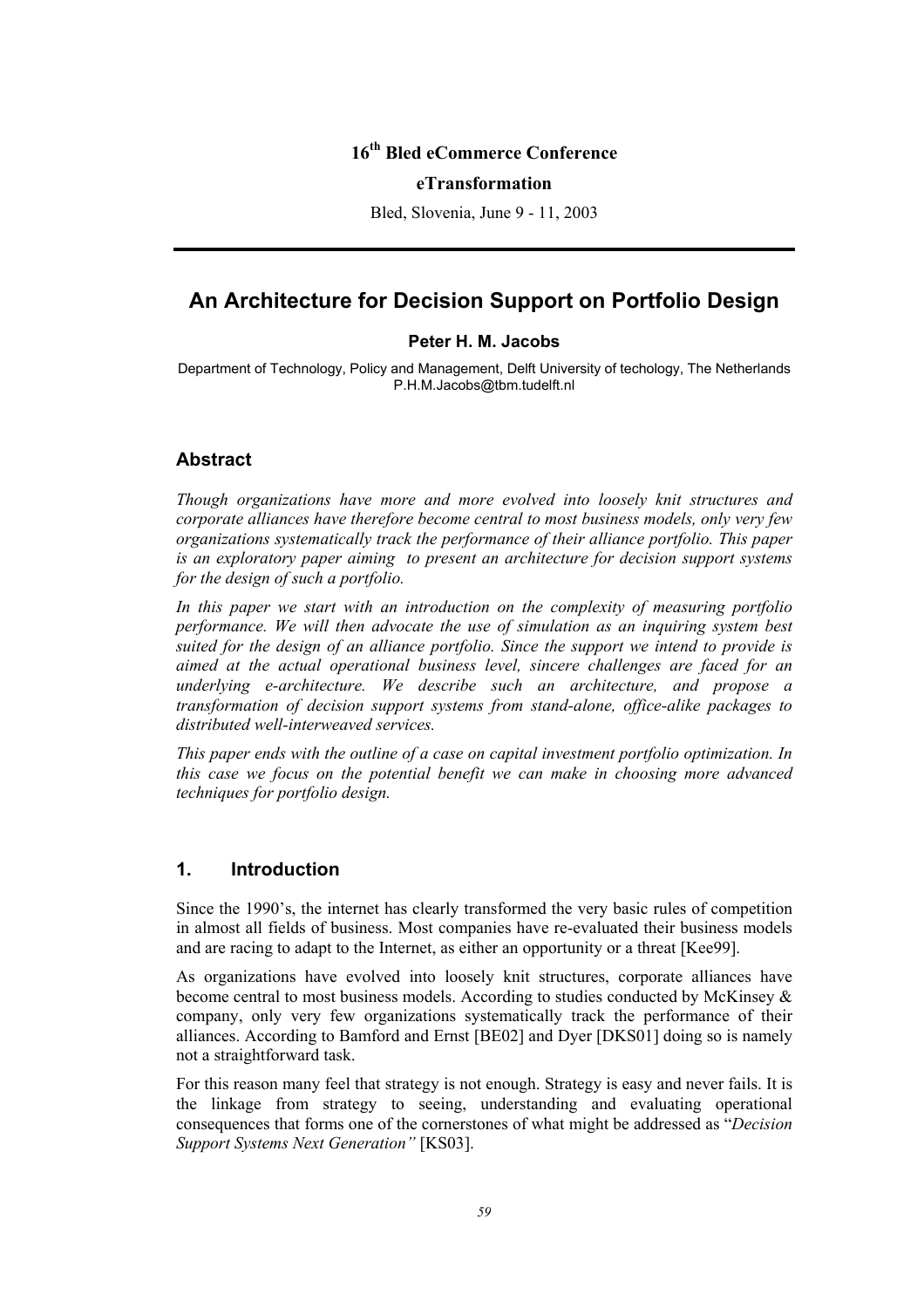This paper proposes the development of such next generation decision support services for the management and design of alliance portfolios.

Section 2 starts with an introduction into the complexity of measuring a business alliance. In this section we will focus on the ill-structuredness and operational complexity of rational design in this problem field.

Section 3 introduces simulation as an inquiring system suitable for this problem. Section 4 continues with the notion that in order to design decision support systems capable of understanding and evaluating operational consequences, we must better support the "process of discovery", which inevitably leads to a service oriented distributed architecture described in section 5. A case describing a subset of the above problem field illustrates such architecture in section 6. It describes the challenges faced in the design of capital investment portfolios.

This paper ends with several conclusions focusing on the early results we have made with our research on the e-support of portfolio design and provides several angles for further research in de support of the broader scope of the actual alliance portfolios.

## **2. Measuring the Performance of an Alliance Portfolio**

As described in the introduction, this paper focuses on the development of decision support services for the design and management of business alliances. The aim of this section is to illustrate why this is not a straightforward task. Bamford and Ernst [BE02] identify the following obstacles:

The first hurdle is agreeing on a common approach to the actual measurement. Though alliances are fundamentally about collaboration, different partners most likely have different aims. Reporting processes, information systems and sensitivity about sharing information are likely to obstruct easy measurement.

Secondly, the operations of the alliance are often entwined with those of the parent organizations. This makes the costs and benefits of the actual alliance difficult to track.

Finally, the measurement of benefits is a challenge because of the interdependencies with the parent organizations. Sales are for example often related to the products of the parent organization. Intangible benefits such as access to new markets and technologies and opportunities for learning should also be taken into account.

According to McKinsey & Company, three consequences typically result from the complexity of measuring the performance of business alliances:

First of all they mention the failure to measure the performance of individual alliances rigorously. Alliances are run by intuition and incomplete information; partners may not agree on the progress of their ventures and management cannot intervene to correct problems.

Secondly, organizations do not seem to recognize the performance patterns across their alliance portfolio. Bamford and Ernst [BE02] illustrate a major pharmaceutical company, which had so many slow launches that it was loosing \$500 million a year from missed sales.

Finally management in organizations only have little idea to what extend the alliance portfolio as a whole really supports the common corporate strategy or purpose of their organization. Executives at a leading US airline, for instance, couldn't quantify the total revenue from their alliances five years after they made them a centerpiece of their international strategy and thus had no idea if the returns were positive.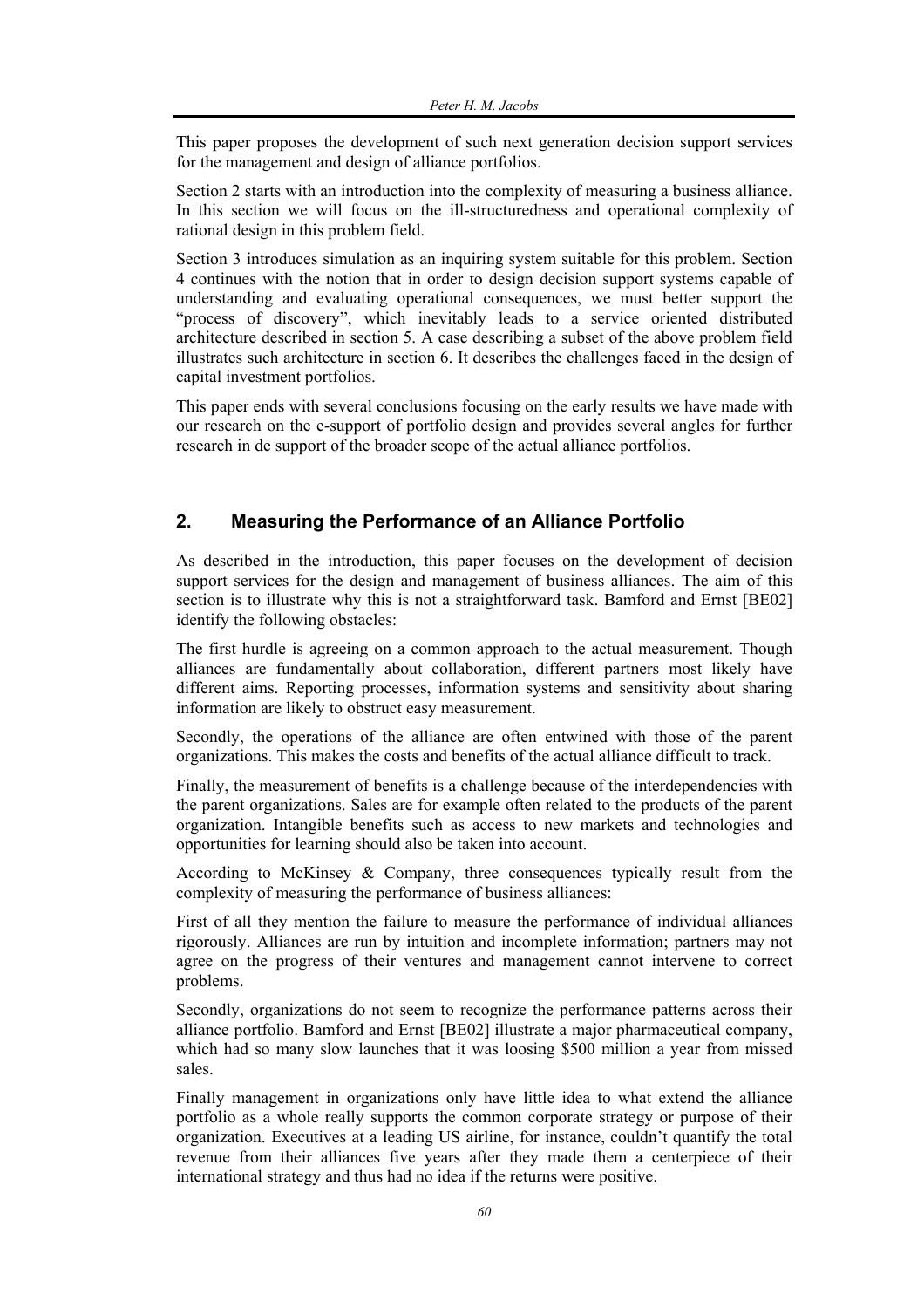In a time where alliances have become increasingly important for the strategy of organizations, under-investigating and therefore not providing insight in their performance, does not seem an appropriate choice.

Before we come to the design of an architecture for decision support in this context, we will first focus on the rationality of problem solving and see what deductive, inductive or other methodology best serves this problem field.

## **3. Simulation as an Appropriate Inquiring System**

The first notion we make here is that the challenge of designing and managing an alliance portfolio is a typical example of what Simon[Sim77] addresses as a *non-programmed* and therefore *ill-structured* problem. Multiple actors with conflicting stakes, perceptives and rationalities perceive a novel challenge and at best pursue some *procedural rationality*.

Before we come to a suite for decision support services in the next sections, we start here with a general outline of the process of problem solving described by Mittroff et.al[Mit74].



*Figure 1: The Process of Problem Solving* 

In the process illustrated in figure 1 Mitroff identifies four *stages* linked by *activities*. The stages are the *perceived problem*, the *conceptual model*, which defines the variables that will be used to specify the nature of the problem in broad terms, the *empirical model* which specifies the conceptual model in terms of the system under study and the *solution*.

The activities illustrated in figure 1 are the *conceptualization*, the *specification*, the *solution finding*, the *implementation*, the *consistency check* and the *correspondence check*. A specific combination of these activities leads to the concept of a *modelcycle* or a *methodology*. The activities that make up a methodology can be supported with a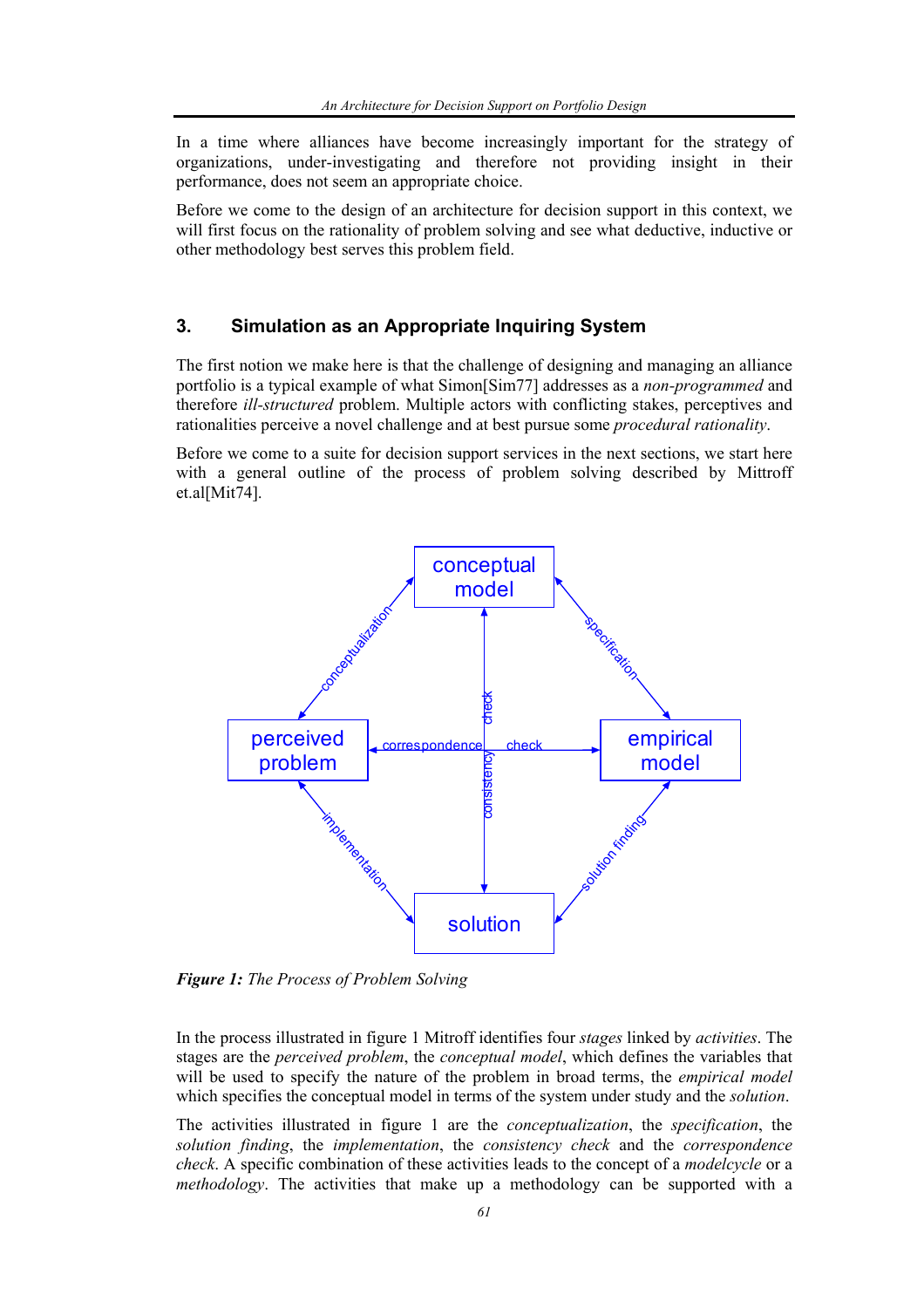structured set of instruments called an *inquiring system*. For the design of *inquiring systems*, Churchman[Chu71] describes five inquiring systems in order to understand the relations in systems under consideration. For ill-structured problems, Churchman advocates a *Singerian* inquiring system, which focuses on the expansion of substantive rationality on the problem by adapting the inquiring system endlessly, inductively and multi-disciplinarily.

Based on the research of Sol[Sol82], who introduced simulation as a Singerian inquiring system, we conclude that for the design of alliances in complex business environments (oil&petrol, airline, pharmaceutical, etc.), simulation and therefore an experimental approach is indeed the inquiring system best suited to increase our substantive rationality.

Though this section introduced simulation as a suitable inquiring for this problem field, we have noticed that its practical use in portfolio design is limited. Most simulation models are too strategic and do not provide but an indication to causalities. In order to provide support based on which problem owners can make decisions, we must feed these models with more detailed operational business data.

Many have therefore argued that the challenge of using simulation models is how to specify them. As we will argue throughout the next paragraph, currently deployed enterprise information systems have provided us with great opportunities to support this *"process of discovery".* 

## **4. Supporting the "Process of Discovery"**

Since it directly supports the usage of operational business data, this paper advocates that a strong support of the process of discovery is *"the"* way to pursue next generation decision support. The *"process of discovery"* describes the meta-process of problem solving and describes how we conceptualize, specify, find alternatives, generate hypothesis, etc. The following examples illustrate the need for this support:

- An inductive model cycle expects problem owners to be able to specify hypotheses to be tested. If hypothesis do not spring from the brain of Zeus, where then do they come from? What in other words will be our hypothesis-generating process? Without defining this process, the collection of hypotheses and therefore the direction of the alternatives will clearly be bound to the creativity of the actors involved.
- After a preliminary hypothesis is formulated, how does simulation as an inquiring system assist in conceptualizing relations between subsystems? Is there mechanism to identify causalities based on statistical non-spurious correlations? If not, how can our inquiring system assist in potentially disappointing correspondence checks of complex systems under investigation?
- What mathematical analysis underlies the process of specification? By which rules are variables aggregated or reduced and how do we fill the semantic space created in our simulation model with actual attribute values and backdrops?
- Facing both the potential infinite amount of alternatives and the time constraints of decision-making, another issue is how an inquiring system might assist in choosing heuristics for an alternative-searching process. Possible heuristics for this purpose include the rules of depth first, breadth first and scan-and-search  $[Sim77b]$ .

The challenge is now how to design these services and align them with the underlying organizational e-frastructure.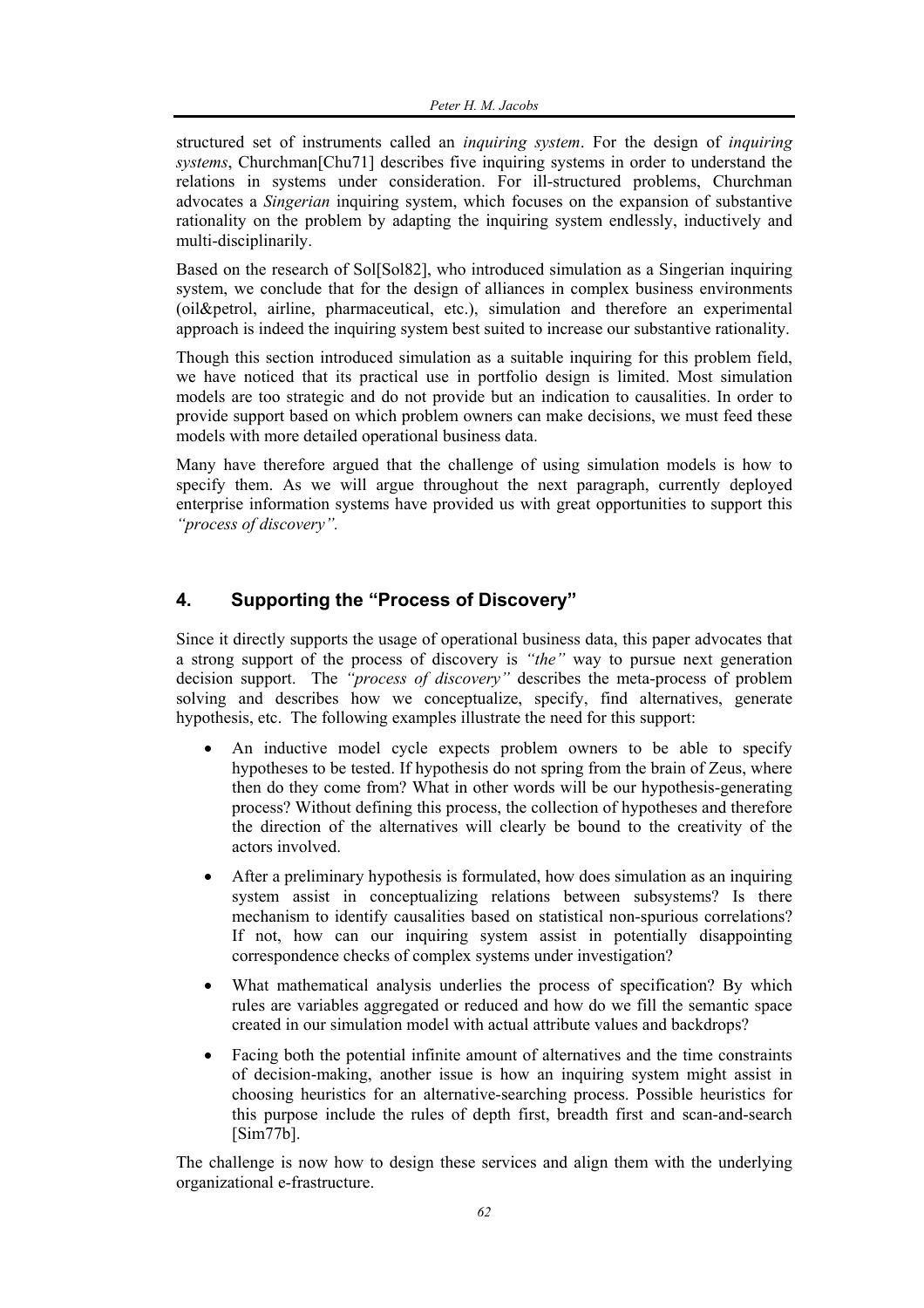## **5. Decision Support eServices**

Though the above paragraphs introduced relatively matured concepts, the internet has clearly given us the opportunity to rethink our strategies on the design of decision support systems and makes us see to what extend we can align decision support systems with the currently deployed multi-tier enterprise information systems. Based on this opportunity we came to the following requirements for an e-architecture for decision support:

- Design both simulation components and those components required to support the process of discovery as distributed independent services, capable of interacting with underlying enterprise information systems such as Enterprise Resource Planning (ERP), Financial Information Systems (FIS) or Customer Resource Management (CRM) suites.
- Abandon the concept of the all-in-one decision support system. Most currently deployed decision support systems are developed as an office-alike, monolithic software package. In order to create sustainable models based on the operational data of the underlying global enterprise we need models that are linked to enterprise information systems and therefore enable the direct interoperability between a simulation core and the enterprise information system.
- Enable decision support suites to present their animation, statistics and reports to distributed stakeholders. Since most modern organizations have introduced (intranet) portals to share information in a standardized format, decision support suites should focus on easy integration and adaptation of their output. As a result of these requirements, figure 2 presents a proposed architecture.



*Figure 2: An e-Architecture for Decision Support* 

In this architecture we have followed the same multi-tier architecture underlying most modern enterprise information systems and designed a set of components providing a loosely coupled distributed decision support suite.

## **6. Alliance Portfolio Optimization with Respect to Capital Investment**

In this section we illustrate a business case and show how simulation interweaved with an underlying enterprise information system provides what is addressed as a *"next generation decision support suite"*.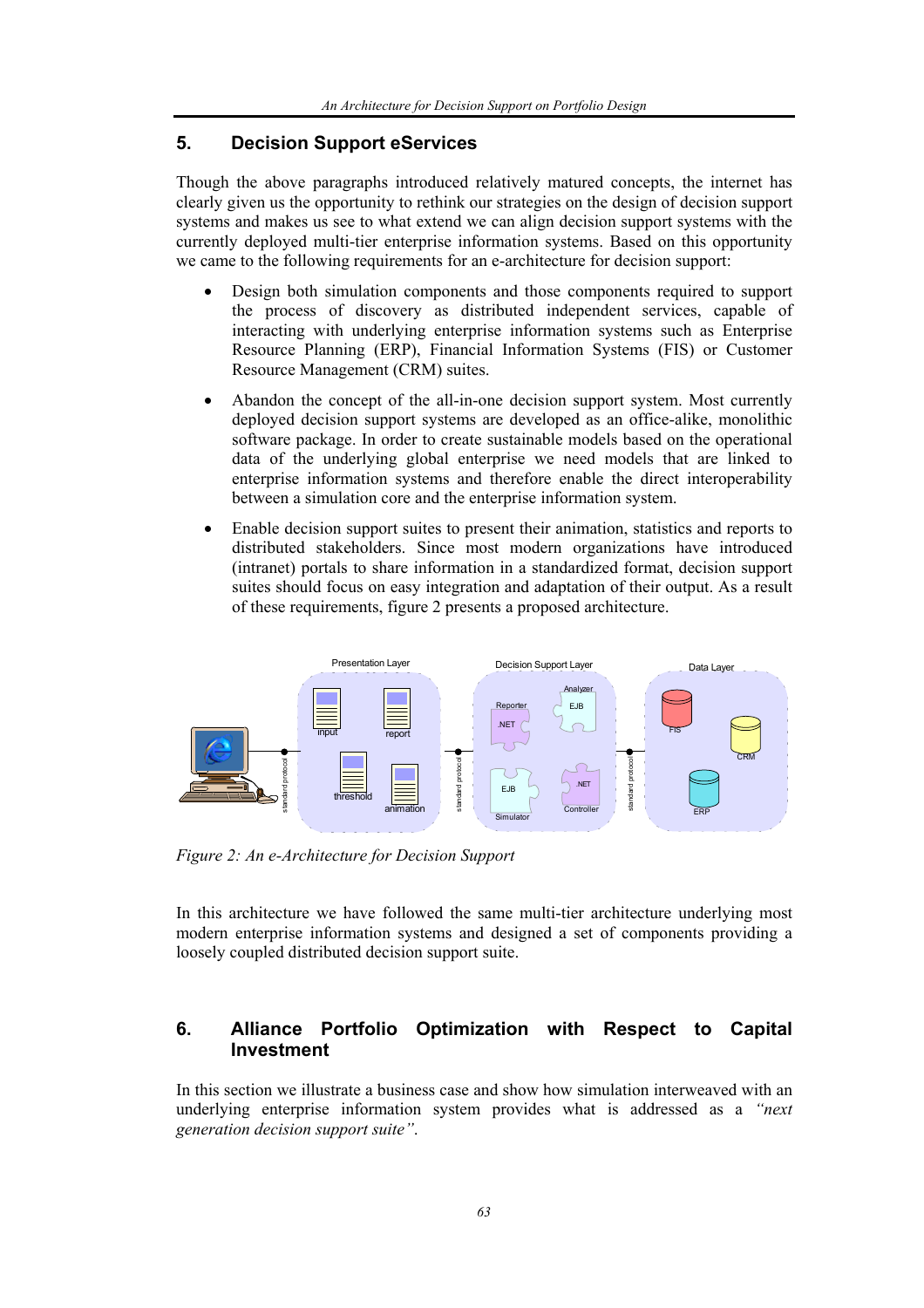In this section we take an organization struggling with their capital investment portfolio. This subset provides a good overview of our research aims and discusses the core elements of future research on the broader design of business alliance portfolios.

We assume that our organization has a limited amount of cash to invest in 5 potential projects. Since the sum of these 5 projects exceeds the total amount of cash this organization can invest, it is forced to make decisions on its portfolio. We furthermore assume that all projects may start between now and 5 years.

In order to understand how to support decision making with respect to their portfolio, we start with some basic theory on portfolios.

Organizations normally evaluate their capital investment projects by estimating their "*net present value*" (NPV). Though it makes economic sense to undertake projects if their NPV is positive, it does not guarantee they will be funded. We therefore see a wide spectrum of approaches to determine how to allocate investment capital. The basis for most of these approaches is Markowitz's theory [Mar52] on *mean-variance* efficient portfolios.

Markowitz defined a portfolio as mean-variance efficient as it has the highest expected return for a given variance. The strength of this approach was that risk-averge managers became able to measure expected net outcome on the basis of its variance or risk.

Though the above technique is widespread in use, McVean [MVe00], April[AGK02] and others have shown the cracks in the foundation of this theory: the measured variance of return does not follow a normal distribution and therefore does not reflect risk accurately. April [AGK02] has furthermore shown that the inability to devise a more effective alternative has been due in large part to limitations in the technology of decision support suites. Based on the complexity of portfolio optimization, we conclude that simulation is well suited for this optimizing challenge.

Our first step is to create a conceptual model of our challenge. For this case we state come to the following challenge:

| <b>Sign</b>    | <b>Description</b>           |
|----------------|------------------------------|
| $\overline{P}$ | Probability                  |
| $\iota$        | Project participation level  |
| E              | Expected value               |
| t              | Discrete time starting point |
| NPV            | Net Present Value            |
| $\overline{A}$ | Goal value                   |
| $\psi$         | $n^{th}$ Percentile of NPV   |
| B              | Minimal goal value           |

|  |  | $Max(P(E(NPV(l)) > A)), \psi_n > B, t = \{0,1,2,3,4,5\}$ |
|--|--|----------------------------------------------------------|
|  |  |                                                          |

**Equation 1:** Conceptual Goal Function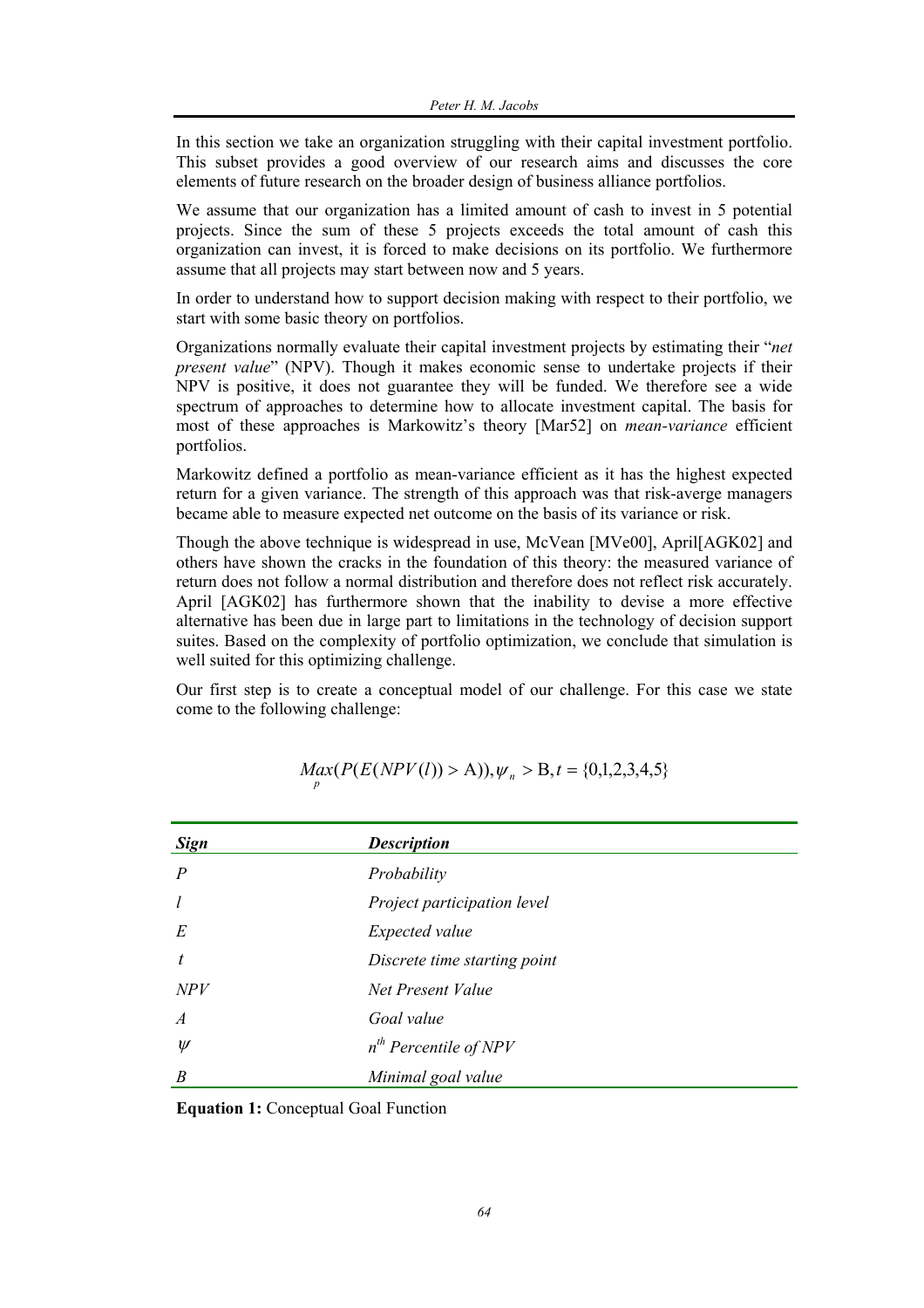Equation 1 clearly shows that we have abandoned a restriction on the *standard deviation*, but constrained on a *minimal goal function*. Though this proposed maximization requires severe computing efforts, results have shown a sincere increase in the expected NPV above *mean-variance techniques* [Mve00] [AGK02].

Our next step is to define which inputs we need for the specification of this NPV as a function of the set of project participation levels and time. Theory shows that in order to construct an accurate NPV, we need at least the expected return on a project, the correlation among the expected returns of the different projects and the individual variances of these projects. This is not a straightforward task. Especially in complex, large-scale projects, such as described in section 3, simulation is most likely needed to estimate this NPV value. Other techniques include data mining or agent based modeling. The optimization itself may be accomplished with Monte Carlo simulation, genetic algorithms, and several other techniques. Though we will not explain the advantages of one above the other, we want to point out the need for a service-oriented architecture that supports the interoperability of these techniques.

The next step is to question to what extend the architecture presented in section 5 can assist in this specification phase. In our research we are implementing all necessary components as distributed services. This makes direct integration with existing mining, forecasting and reporting packages available to our simulation and optimization. It also makes the feedback from optimization to the deployed enterprise information systems packages possible. Decision support services are thus provided in an environment directly attached to the underlying enterprise information systems and facilitate next generation decision support.

## **7. Discussion, Conclusions and Further Research**

Though we have only recently started our efforts in the further integration of decision support tools in distributed enterprise environments, the results look more than promising. Because of the distributed character of this architecture, models could directly interact with distributed real-time data and provided more detailed predictions on the NPV.

Loosely coupled optimization made it furthermore possible to apply more advanced portfolio algorithms to the actual design. So far a distributed simulation, animation and reporting framework has been published under the name of D-SOL. The first results of an inductive, experimental approach to portfolio analysis have most certainly shown that the much is to gain from more advanced technologies than *mean-variance* analysis.

In this research we are putting renewed effort in designing a joint architecture for electronic business operations and decision support. Much of this was made possible due to the immense change in the way organizations nowadays store their transactions and keep their history in well-defined and increasingly open standards. It is the "*continuously updated history*" of these enterprise information systems that provides most substantive rationality on the ill-structured challenges faced.

We have made a sincere attempt to design, implement, and test distributed services capable of capturing business data and therefore at least partly automate the process of discovery. More quantitative cases must now assist in the further research.